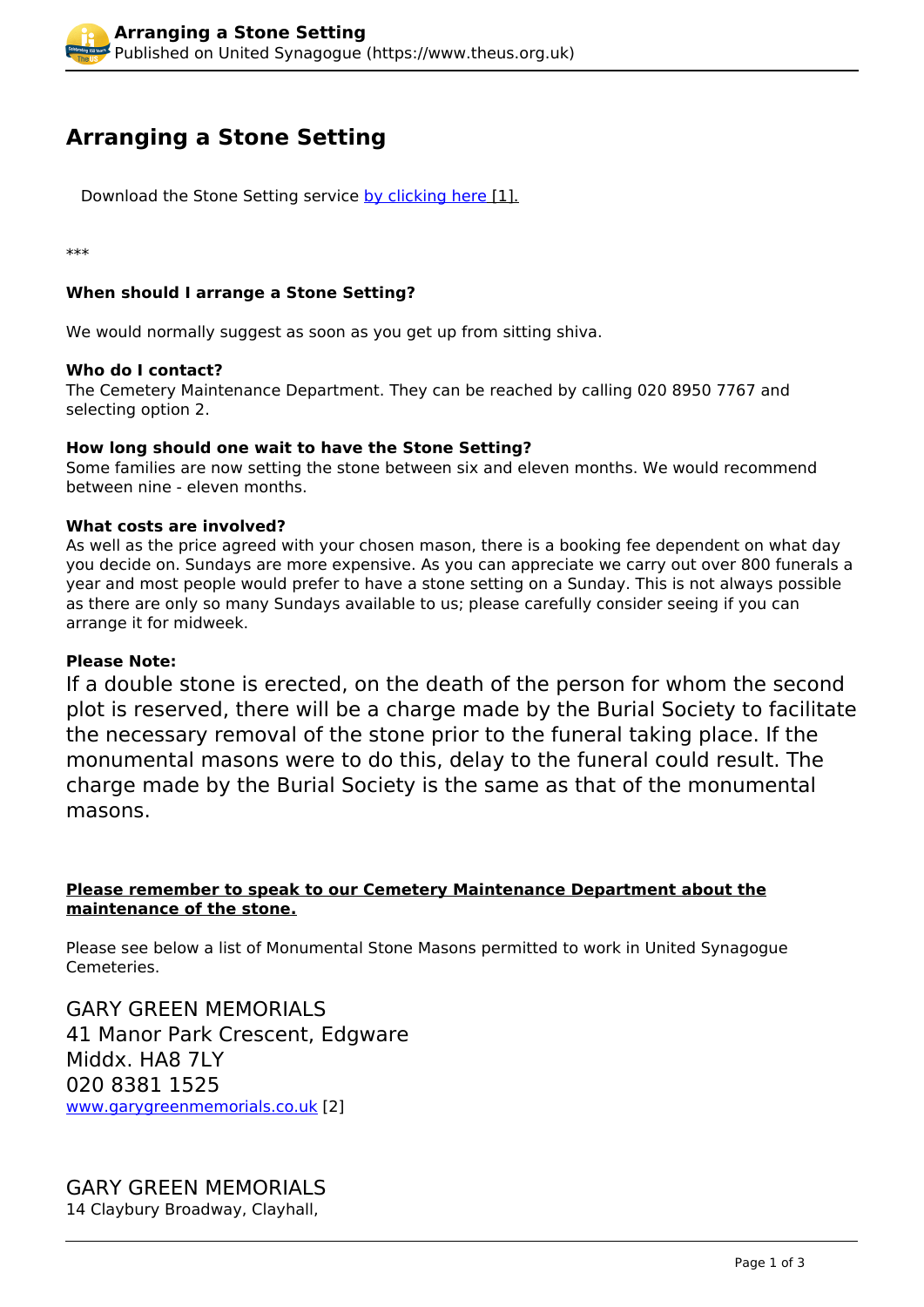Ilford, Essex IG5 0LQ 020 8551 6866 [www.garygreenmemorials.co.uk](http://www.garygreenmemorials.co.uk/) [2]

BEST MEMORIALS The Handel Smithy 109 High Street, Edgware, HA8 7DB 020 8905 7275 [www.bestmemorials.co.uk](http://www.bestmemorials.co.uk/) [3]

A. ELFES LTD. (Incorporating B. Harris & Son) 130 High Street, Edgware, HA8 7EL 020 7754 4646 [www.memorialgroup.co.uk](http://www.memorialgroup.co.uk) [4]

A. ELFES LTD. (Incorporating B. Harris & Son) 12 Beehive Lane, Ilford, Essex IG1 3RD 020 7754 4659 [www.memorialgroup.co.uk](http://www.memorialgroup.co.uk/) [5]

A. ELFES LTD. (Incorporating B. Harris & Son) London Road Aveley Essex RM15 4XS 020 7754 4735 [www.memorialgroup.co.uk](http://www.memorialgroup.co.uk) [4]

HEWSTONE LTD Production House, Danes Road Romford, Essex. RM7 0HL 020 8050 1472 [www.hewstone.uk](http://www.hewstone.uk/) [6]

NOTE: THE BURIAL SOCIETY CANNOT BE REGARDED AS GIVING ANY GUARANTEE OR WARRANTY OF THE WORKMANSHIP OR MATERIALS OF ANY OF THE MONUMENTAL MASONS NAMED AND IN YOUR OWN INTERESTS YOU ARE ADVISED TO OBTAIN ALTERNATIVE ESTIMATES. THE ABOVE-NAMED ARE ALL MEMBERS OF THE NATIONAL ASSOCIATION OF MONUMENTAL MASONS.